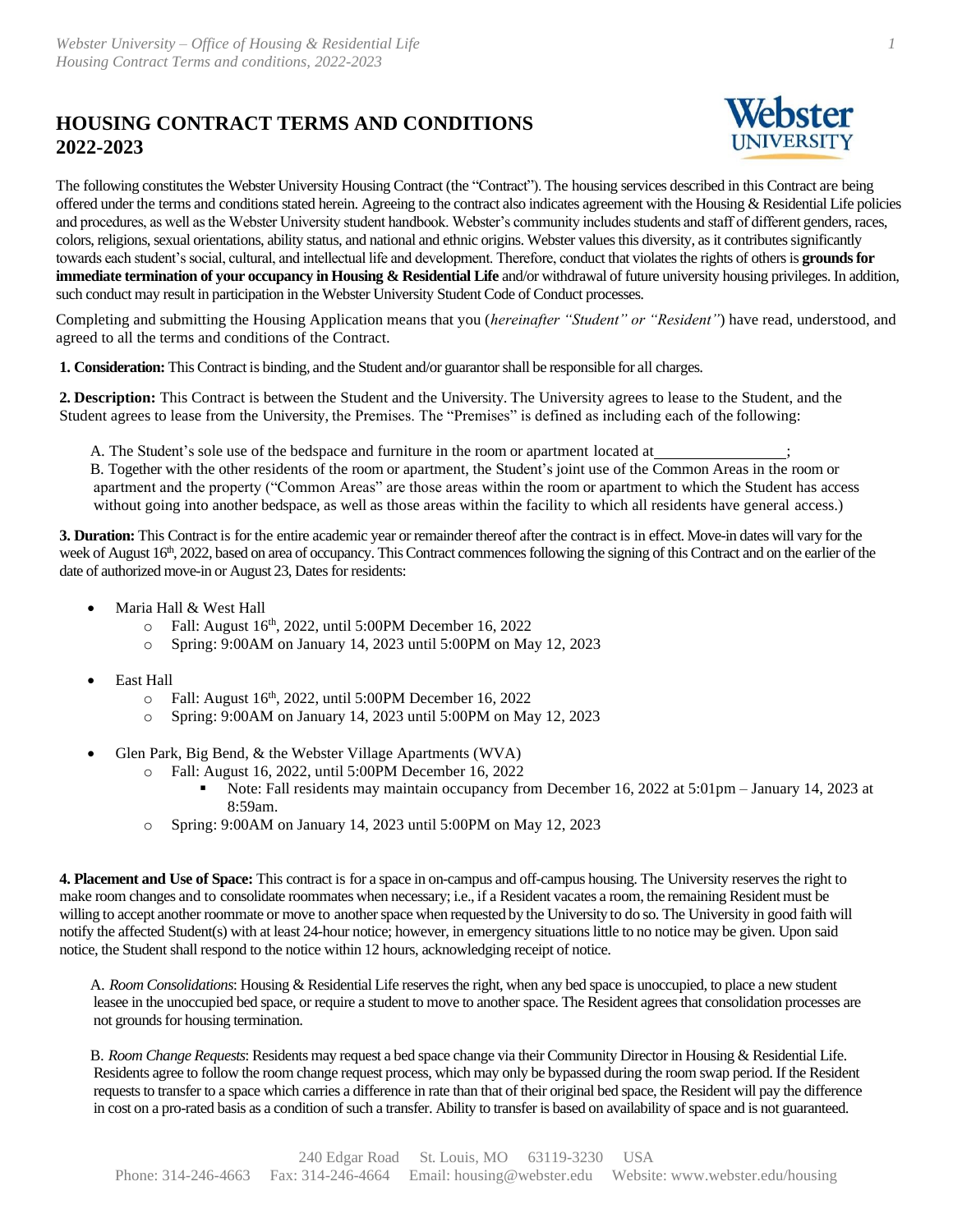**5. Occupancy:** Occupancy of a space is limited to full-time, registered Students at Webster University's Webster Groves Home Campus. The space may be occupied only by those Students assigned to the premises by the Housing & Residential Life Office. It will be used only as a private residence and for no other purpose. Any guests must be registered with the Housing & Residential Life Office.

A. *Occupancy Permit*: Residents in the Glen Park and Big Bend are required to obtain and complete an occupancy permit from Webster Groves City Hall prior to move-in. A fee of \$30 is required to receive an occupancy permit. The permit must contain the names and the dates of birth of all residents in the apartment, in addition to the apartment's address. Residents are required to give a copy of the occupancy permit to the Housing & Residential Life Staff when checking-in to their respective apartment. Residents who do not submit this occupancy permit during check-in have a five-day grace period to submit the occupancy permit from the moment the Resident receives their apartment key. Residents who do not provide the document by the deadline noted above may be subject to either of the following: 1). A space change in which the Resident will be assigned a different space in campus housing or 2). Contract termination and termination fees.

**6. RoomAssignment and Claiming Space:** No room assignment may be made until the Housing & Residential Life Office receives the online Housing Contract and the \$175 deposit. An exception to this is made for Students who fall under the Residency Requirement (see 18a in this Contract), who will be automatically assigned a space in campus housing. Should the Student not submit the \$175 deposit with their contract, it may cause them to be placed after those with deposits. Once assigned, the Student must claim their space before 5:00PM the day after the official opening day of the housing system in any given semester, or by the date designated by the Housing  $\&$  Residential Life Office if moving in at another point in the academic year. The Student claims their space by formally checking-in to the space in person or by informing the Housing & Residential Life Office that the Student's arrival will be delayed. The Student's failure to claim a space could result in reassignment or release ofthe Student andmayresult in cancellation fees. Students who fail to notify the Housing & Residential Life Office of a late arrival within 48 hours of the housing system opening, may automatically be released from their Student space and cancellation fees will be placed on the Student's account.

A. *Variability of Rooms:* Residents understand that any space(s) shown on the Housing & Residential Life website, during a campus/housing tour, and/or any publicity materials are solely an example of space. Residents further understand that each bed space is different and Housing & Residential Life cannot guarantee the furnishing condition, layout, size of space, or any other amenities provided, other than those provided to all residents as outlined in this contract.

**7. Break Housing for Residents in West Hall, East Hall, and Maria Hall:** This Contract does not cover housing during the break period between semesters for residents in West Hall, East Hall, and Maria Hall. The residence halls are closed during winter break (between the end of the fall and beginning of the spring semesters). The Webster Village Apartments, Glen Park Apartments, and Big Bend Apartments do not close during the break period between semesters. Contact the Housing & Residential Life Office for information on Break Housing. Students in West Hall, East Hall, and Maria Hall are required to check-out of their space during the break period by the term end dates assigned in this contract (See 3. Duration).

**8. Space Condition:** A Unit condition Report (UCR) will be available to Students during the move-in process via the online Housing Portal. Within forty-eight (48) hours after the Student moves in, the UCR needs to be completed to provide notice of any additional defects or damages in the Premises – in and around the assigned space, including common areas shared with roommates/suitemates; otherwise, the Premises, fixtures, appliances, and furniture, if any, will be considered to be in clean, safe, and good working condition, and the Student will be responsible for defects or damages that may have occurred before they moved in, along with any damages that occur while the Student is in residence. Except for what the Student informs the Housing & Residential Life Office of, in writing or via the Housing Portal, within the aforementioned timeframe, the Resident accepts the Premises, fixtures, appliances, and furniture in their "As-Is" condition, with all faults and imperfections. No changes will be accepted to the UCR after the initial 48 hours.

**9. Meal Plans:** All Studentsliving in a residence hall must have a University Blue & Gold Meal Plan at the time of execution of this Contract. Changesto the meal plan can only be made within the first week of each semester (corresponding with the add/drop period for semester courses). If after this time, a Student moves to an area where the meal plan is not required – the meal plan *may* be pro-rated dependent upon the time of year. Pro-ration in this case refers to the total cost of the meal plan divided out amongst the semester, and the Student charged for the period during which they had the meal plan – along with any amount above the pro-ration that the Student spent. Please note that pro-ration of a meal plan is rare and only available for very extenuating circumstances. At the end of the fall semester, any unused, remaining points will carry over to the next semester. At the end of the spring semester, any remaining points that are unused are deleted from the Student's meal plan account. Students cannot receive a refund for partially or unused meal plan points.

**10. Housing Costs, Activity Fee, and Additional Charges:** All housing, meal plan, damage, cleaning, and miscellaneous charges will be placed on the Student account as applicable. An activity fee of \$60.00 per semester is required of all Resident Students; this fee will also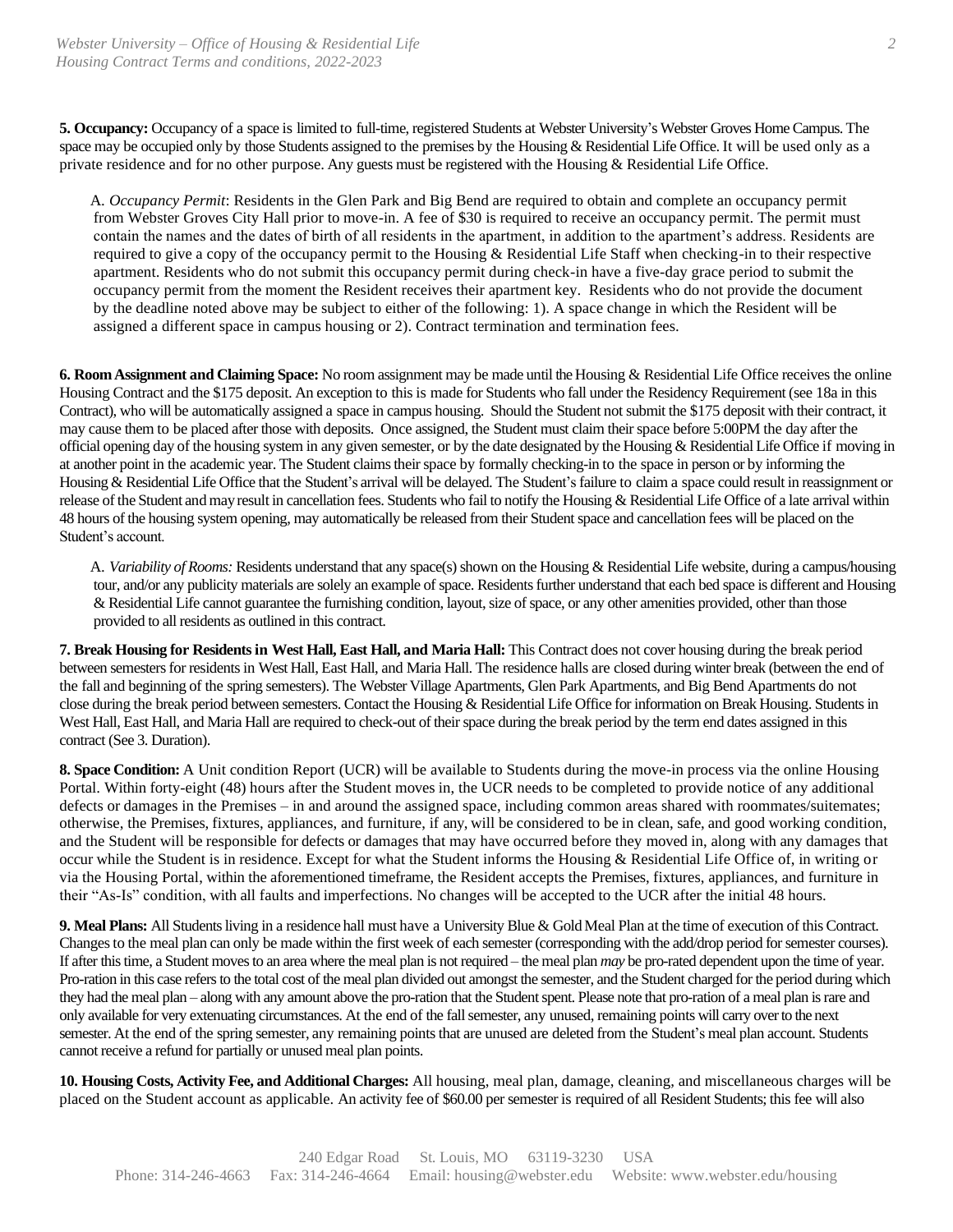appear on the Student's account. If a Student terminates their contract, the activity fee is non-refundable.

**11. Utilities:** The University agrees to furnish electricity, gas, water, local phone, internet, sewer, and garbage collection for the space. All utilities may be used only for normal household purposes and must not be wasted. The University will not be liable for any interruption, surge, or failure of utility services provided by it to the Premises or any damage directly or indirectly caused by the interruption, surge, orfailure. Further, the University does not guarantee the presence of items in a space to fully utilize each utility (ex., a router for internet access). In the event of an interruption, the Housing and Residential Life Office will notify the affected Students in a timely manner via their Webster email account.

**12. Inspection of Room, Apartment, and property:** The Housing & Residential Life Office reserves the right to inspect spaces and property at any time for damage; unsafe, illegal or unhealthy conditions; to determine whether or not the residents are performing and observing all agreements as outlined in this Contract and Residential Life policies and procedures; to make any necessary repairs/inspections; to perform routine health and safety checks; and/or to verify occupancy. The Housing & Residential Life Office also reserves the right to access the apartments and property at all reasonable times for the purpose of showing facilities to prospective Resident Students. Any illegal items or items prohibited in University Housing may be confiscated and disposed of if necessary. Students will be held responsible for possession of any policy violations and illegal items.

**13. Maintenance, Alteration, and Repairs:** The Student is responsible for, and will take good care of, the Premises and Common Areas. The Student will not remove any of the University's property, and the Student will not perform any repairs, painting, wall papering, electrical changes, or other alterations of the Premises without the University's prior written consent. The University can require the Student to pay for the cost of all repairs made necessary by the Student, their guests or any other person's violation, or circumstance created by the Resident or their guest, which caused a breach of Contract, or the negligent or careless use of the Premises or any part of the property. Except in the event of an emergency, if the Student has a request for repairs or services to the Premises, the request must be in writing to the University. In case of malfunction of utilities or damage by fire, water, or similar cause, the Student must notify the University immediately. Additionally, the Student is required to notify the University of any condition, which the Student reasonably believes poses a material hazard to health or safety. Upon receipt of the notice, the University will act with reasonable diligence in making repairs and reconnections. With or without notice, the University can temporarily turn off equipment and interrupt utilities to avoid property damage or to perform work requiring such interruption as determined in its judgment. The University will not be liable for any inconvenience, discomfort, disruptions, orinterference resulting fromthese repairs, alterations, or improvements to the Premises or the property.

A. *Duty to Maintain*: The Resident is responsible for taking reasonable steps to keep the assigned space in good condition and to notify Housing & Residential Life immediately of any conditions that require a repair or other attention. The Resident agrees to take reasonable steps to prevent or minimize the growth of mold and mildew within the space. The Resident shall (i) remove any visible moisture accumulation in or on the space, including on the walls, windows, floors, under the kitchen sink [as applicable] or in the pantry, ceilings, and bathroom; (ii) mop up spills and thoroughly dry affected areas as soon as possible after a moisture occurrence; (iii) use exhaust fans where available when necessary; and (iv) keep the climate and moisture in the space at reasonable levels. Residents agree to keep the space in a tidy condition, particularly any shared spaces in sanitary condition. **Residents shall promptly notify Housing & Residential Life of any of the following conditions via the Emergency Work Order Process (**https://webster.edu/housing/current.php**): (i) water overflow, intrusion or leakage, excessive moisture, or standing water inside the bed space or in any common areas; (ii) mold or mildew growth in or on any bed space that persists after attempting to remove with a household cleaning solution; (iii) a malfunction in any part of the HVAC system.** The Resident agrees to maintain the space in a manner that prevents the occurrence of an infestation of bed bugs and other pests. The Resident shall immediately notify Housing & Residential Life of the presence of any pests and shall (i) keep the space in a clean and sanitary condition at all times and not introduce any furniture or textiles from unknown sources into the apartment; (ii) cooperate with Housing & Residential Life in eradicating any pests and take the measures recommended by the University's qualified expert; (iii) immediately notify Housing & Residential Life of any reinfestation or indications treatment has been ineffective. If a Resident fails to observe these requirements and there are instances of infestation of bedbugs or other pests that cannot be traced to another source, the Resident will be responsible for the cost of treatment to the space and any costs associated with cleaning/treating any other portions of the property as necessary to eradicate the infestation.

B. *Damage or Destruction of Premises or property*: If, in the opinion of Housing & Residential Life, the Premises or bed space should become uninhabitable during the term hereof because of damage or destruction by fire or other casualty, the University shall have the right to move the Resident to accommodations within the Housing system and repair/restore the damaged area(s). Housing  $\&$  Residential Life shall defer to section 18(F) regarding contract termination, in the event that the Housing system is not able to accommodate a bed space shift. The Resident cannot enact the termination process for such a situation if a bed space is available.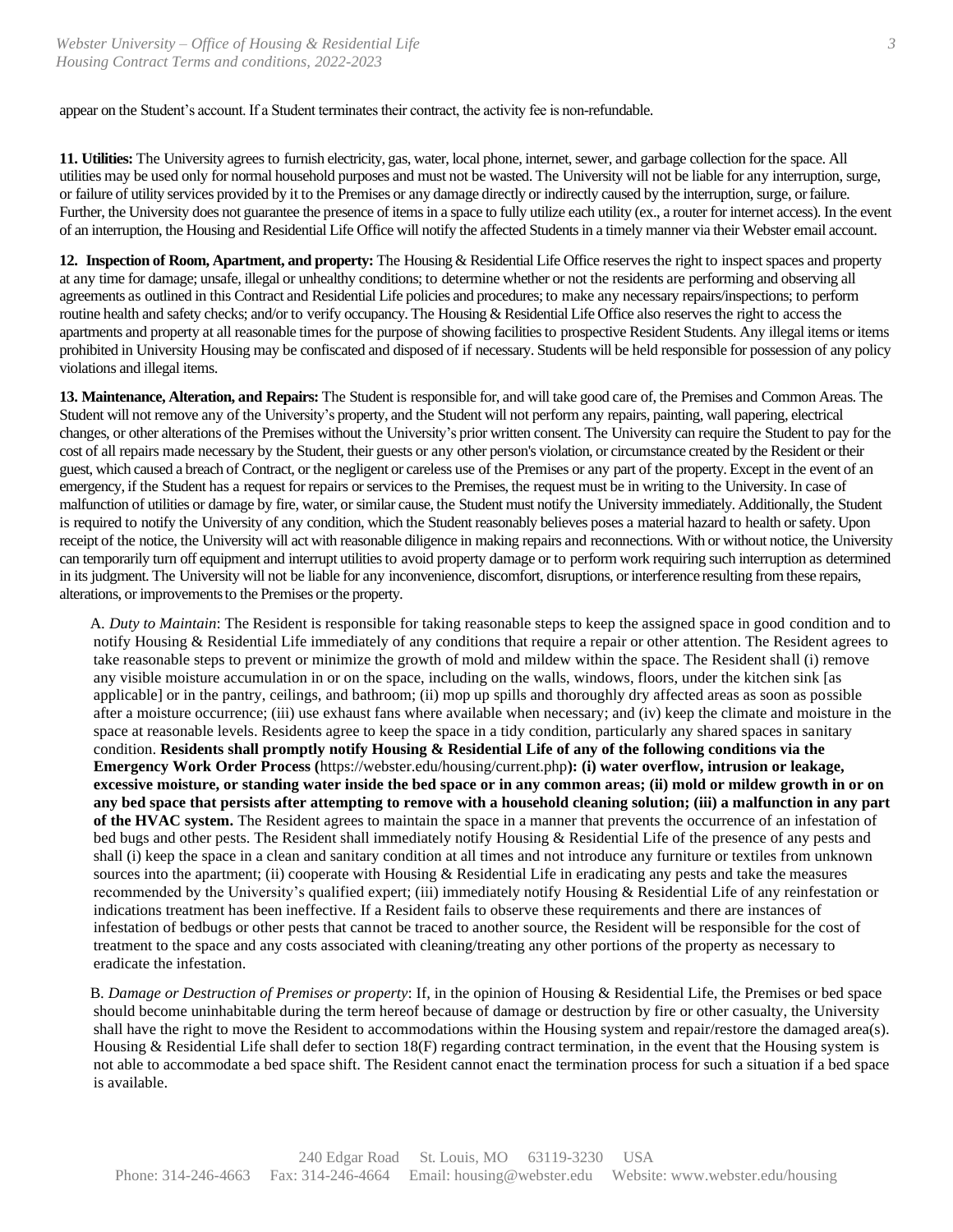C. *Resident Requirements*: Resident agrees to follow all of the University's guidelines and requirements regarding the continued maintenance of the Premise by Facilities staff members, including, without limitation, performing additional sanitation and hygiene measures, maintaining social distancing requirements from staff members, and meeting face mask/covering requirements while staff are present within the Resident's space. The Resident recognizes that due to the nature of communal living and Facilities work, not all maintenance can be scheduled in advance. The Resident will work with Facilities to reschedule any non-emergent work if the Resident is otherwise occupied during the initial endeavor.

**14. Safety:** The Student must exercise due care for their and others' safety and security. The Student is responsible for reading the emergency procedures located online. None of the University's safety measures are an express orimplied warranty ofsecurity or are a guarantee against crime or of a reduced risk of crime.

A. *COVID-19 Risk and Additional Terms*: The risk of the transmission of COVID-19 and other communicable diseases may increase in a residential setting or other group living situations, simply because people are more likely to be living in close proximity and sharing communal spaces. COVID-19 is an extremely contagious disease that can lead to severe illness and death. These risks cannot be eliminated but can be mitigated by practicing good prevention behaviors as outlined by the Centers for Disease Control ("CDC") such as frequently washing your hands with soap and water, refraining from touching your face before sanitizing your hands, utilizing face coverings, Personal Protective Equipment (PPE), and social distancing. The Resident should only utilize the bathroom that is dedicated for the assigned side of the suite/apartment. Additionally, Residents who reside in shared bedroom spaces should complete and adhere to the shared space agreements for the living area. The University reserves the right to adjust occupancy in shared spaces and to adjust other normal procedures, including the means and methods of delivering educational instruction, in the interest of maintaining the health and safety of students, faculty, and staff. The University may continue to implement and modify its health and safety protocols, including cleaning protocols, as may be mandated by federal or state directives and as suggested by the CDC. Upon reasonable notice, the University reserves the right to terminate the Contract due to public health emergencies, including COVID-19.

B. *Quarantine/Separation:* At any time the University may request or require a Resident to leave their assigned space when the University reasonably concludes that Resident's continued presence at the Premises poses an actual or potential health or safety risk for community members. Residents are required to comply with such requests to leave their assigned rooms and the Premises due to COVID-19 or other public health emergency and failure to do so is a violation of this Contract and may subject a resident to emergency removal from their assigned space or Premises. A Resident recommended to self-quarantine or selfisolate may not be permitted to continue residing in their room and will be provided alternative housing arrangements to the extent available. Removal from one's existing assignment to isolate or quarantine or relocation to facilitate de-densifying does not constitute a termination of this Contract.

**15. Liability:** Neither Webster University nor its representatives will be liable to the Student nor any of their guests for injury, damage, criminal action, theft, vandalism, casualty, or loss to person or property, including but not limited to death. The Student hereby releases the University from all liability for and waives any and all right(s) to bring a claim against the University for:

A. All costs due to loss, theft, or damage to Student's personal property. The Student agrees to ensure they are adequately insured for such losses. The Student may find that they have personal property insurance coverage under the homeowner's insurance policy of a parent or legal guardian. The University urges Students to obtain their own insurance to cover any potential losses.

B. All costs for medical or mental health services for illness, injury, emergency services, hospitalization, ortreatment.

**16. Force Majeure:** If the University's performance hereunder is materially hampered, interrupted, or rendered impossible, hazardous, or interfered with by reason of fire, flood, casualty, lockout, act(s) of God, riots, terrorism, strikes, labor difficulties, epidemics, pandemics, earthquakes, any act or order of any public authority, administrative or judicial regulations, order or decree or by any local or national emergency, and/or any other cause or event, similar or dissimilar, beyond the University's control, the University shall be excused from performance of this Contract and will not have any liability in connection therewith.

**17. Applicant Background Information:** Applicants who have been convicted of, or plead guilty to, a misdemeanor or felony may be required to go through an interview as part of the acceptance and assignment processes to live on campus. Webster University reserves the right to access any information made available through state and federal sources, as well as conduct any background checks it deems necessary consistent with applicable law. Applicants, who have been suspended or dismissed from a school or college, or required to leave campus housing, may be required to go through an interview as part of the acceptance and assignment processes to live on campus. The University reserves the right to access any information made available through other schools or colleges. The University reserves the right to refuse housing based on the information obtained during such an investigation. The Dean of Students (or designee) will convey any decisions regarding application to reside on campus. Failure to accurately indicate felony or misdemeanor convictions, suspensions or dismissals from other schools or colleges, or removals from campus housing, on the housing application will result in non-acceptance or dismissal from on-campus housing. Further, failure to adequately provide the requested information may result in Student participation in the Student Code of Conduct process.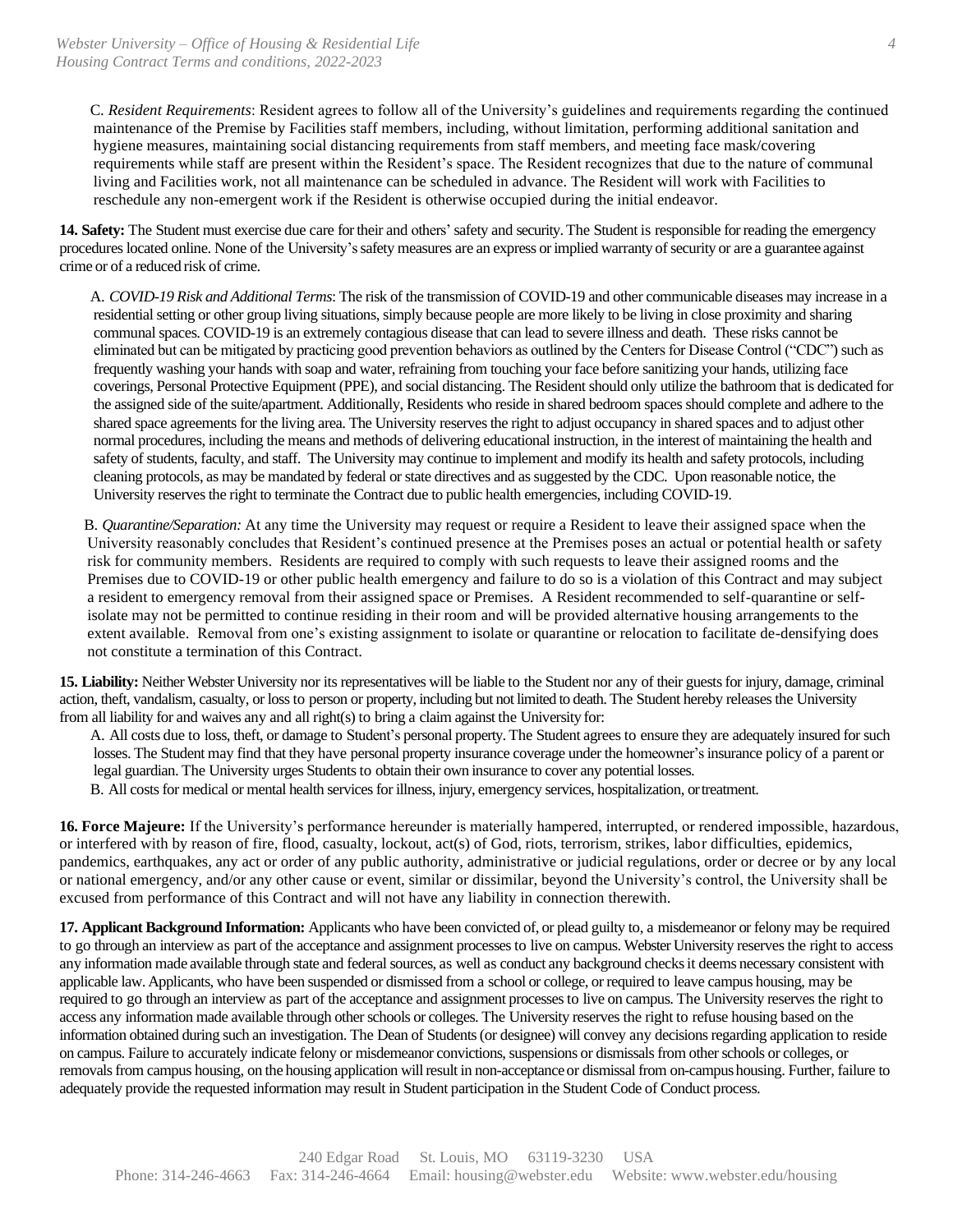## **18. Conditions Governing Cancellation** *or* **Termination:**

*Cancellation:* A cancellation occurs between the date of signing the contract (online housing contract) and the start of the Contract term (date of assigned entry). If you wish to cancel the housing contract after you have moved in, that becomes a Request for Termination. Cancellations must be submitted in writing with the Student name and ID number. Cancellation fees are dependent upon date and are available at www.webster.edu/housing.

*Termination:* Contract Termination refers to the dissolution of a University Housing contract prior to its natural expiration. Specifically, a termination occurs anytime a contract ends between its start date (date of assigned entry) and its end date. A "Request for Termination of Housing Contract" must be completed to request a termination of this Contract. These requests are not guaranteed. This form is available online via the Housing Portal. Forfeiture of deposit and/or termination fees may apply. These rates are available online at www.webster.edu/housing.

Conditions include the following:

A. Academic Dismissal: A Student removed from University Housing or the University, due to academic dismissal, must leave University Housing within 24 hours of such notification. The unused portion of the room charge payment, less any damages and outstanding obligations to the University, will be pro-rated to the Student's account and may be refunded in accordance with the University's refund policy. The deposit is subject to forfeiture and/or termination fees may apply.

B. Disciplinary Dismissal: A Student removed from University Housing or the University, as a result of disciplinary action, must leave University Housing within the timeline allotted by the Student Code of Conduct process. The unused portion of the room charge payment, less any damages and outstanding obligations to the University, will be pro-rated to the Student's account. The deposit issubject to forfeiture and/or termination fees will apply.

C. Non-Attendance at the University: The Student who requestsin writing to cancel this Contract on or after May 1, 2020, but who does not attend the University the following semester, will forfeit the \$150 deposit and/or cancellation fees will apply.

D. Attendance at the University: The Student who requests in writing to cancel on or after May 1, 2021, but who attends the University the following semester, will make room charge payments (room and board) for the entire period of the Contract (full academic year) until written notice of cancellation is received and approved by the Housing & Residential Life Office. If the Student is released based upon withdrawal, and then re-registers for classes during the term of the Contract, the Student will still be obligated to this Contract for room, board, and other housing fees.

E. Refusal: The University reservesthe right to refuse admission or re-admission to University Housing to a Student or void the Contract for reasonable cause. In such cases, the unused room charge payment, plus the deposit, less any damages and outstanding obligations to the University, will be pro-rated and applied to the Students account and may be refunded in accordance with the University's refund policy.

F. Emergency: If fire or other casualty makes the space uninhabitable, the University may terminate this Contract within a reasonable time after such determination by giving the Student written notice. If the University terminates the Contract, and the Student did not cause the loss, the University will refund prorated, prepaid housing charges and all deposit(s), less any deductions, which may be provided in this Contract. In such case, the University shall have no obligation to provide alternate housing.

## 19. Duties, Rights, and Remedies

A. Residency Requirement: All freshmen enrolled at the St. Louis main campus are required to live on campus for their first two years at Webster University. Exceptions to this requirement are granted for freshmen living with their parents or legal guardians within a 35-mile radius of the main campus in Webster Groves. Undergraduate International Transfer Students are also required to live on campus for their first year enrolled in classes at the main campus. Additionally, all study abroad Students (undergraduate and graduate) who study abroad at any of the St. Louis Metro campuses are required to reside in on-campus housing for the duration of their study abroad experience. All site transfer Students are required to reside on-campus for their first year enrolled at the Webster Groves campus.

B. Student Health Requirements: All residents are required to submit a completed Student Health Packet and carry health insurance, whether their own or the Webster University Student Insurance Plan. Students will automatically be charged for the Webster University Student Insurance Plan until proof of own insurance coverage (e.g., a photocopy of their insurance card) and the completed Student Health Packet are received and approved by Health Services. The completed packet and proof of own insurance coverage must be submitted to the Health Services Office by the tenth (10th) day of the semester for which the Student moves into University housing. Residents who do not provide appropriate documents by the deadline noted above may not be allowed to move into University housing and will be subject to some or all Webster University Student Insurance Plancharges.

(1) Due to the communal nature of living in University Housing, there are vaccine requirements. Full and updated information on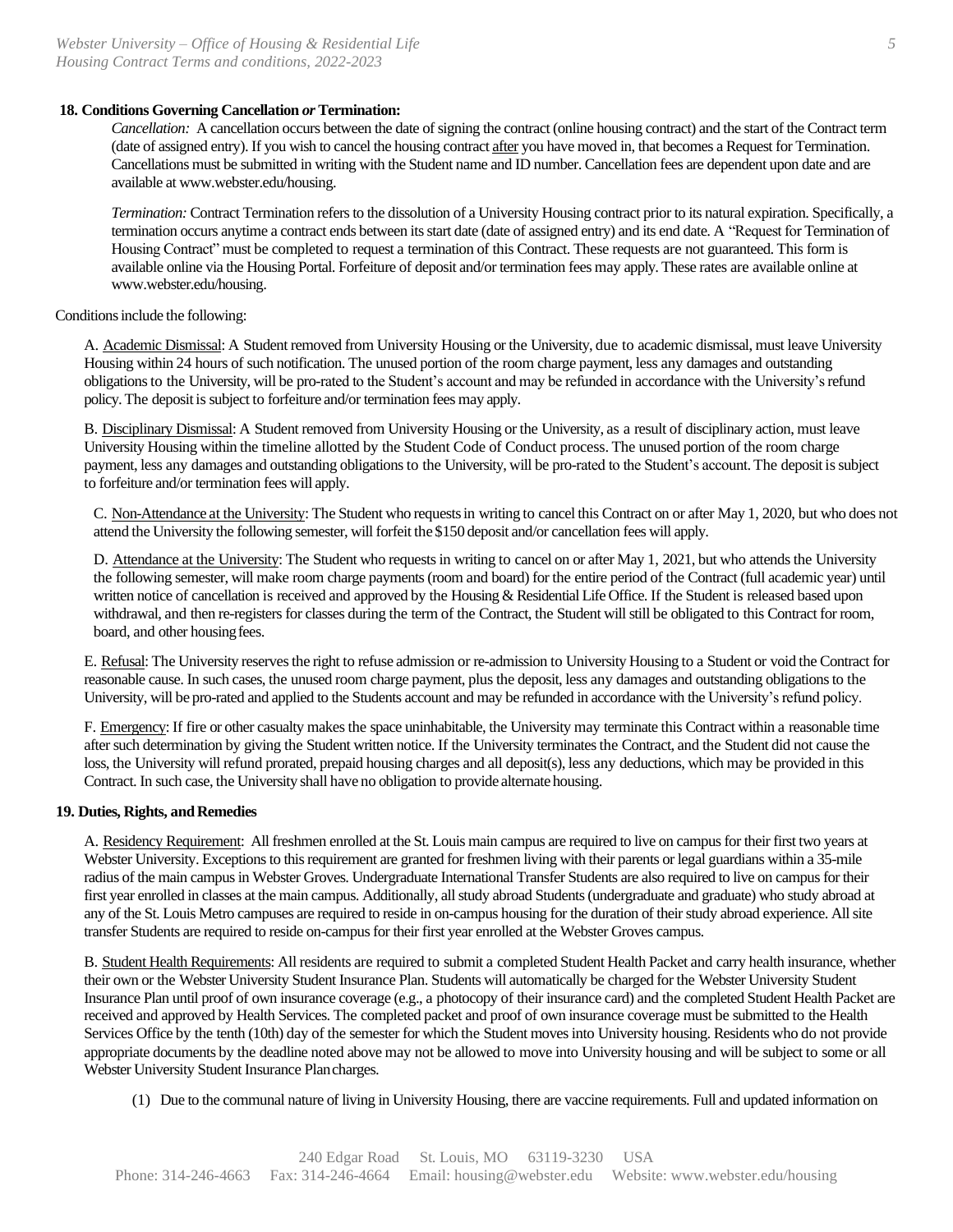vaccines is available a[t www.webster.edu/student-health-services.php.](http://www.webster.edu/student-health-services.php) Currently all residents in East, West, Maria, Webster Village Apartments, Glen Park, and Big Bend, are required to provide proof of the following vaccinations as part of their Health Packet: COVID-19 (boosters not required), MMR vaccination (two doses of the MMR vaccine), and Meningitis (If given before age 16 a booster is also required). The University reserves the right to update vaccine and health requirements, and updates to said requirements are not considered approved grounds for cancellation or termination of the Housing contract.

C. Compliance: Rules and regulations appearing in the Student Code of Conduct for Webster University, the Webster University Student Handbook, the Residential Life Handbook Policies and Procedures, University health and safety policies, mutually agreed upon addendums to this Contract, and other policies promulgated by the Housing & Residential Life Office are made part of this Contract by reference. Residents are responsible for reviewing, knowing, and adhering to all applicable policies. The Residential Life Handbook Policies and Procedures can be viewed at www.webster.edu/housing or can be sent via surface mail prior to Student check-in with a written request. These rules and policies are considered to be a part of this Contract, and the Housing & Residential Life Office can revise, amend, expand, or discontinue the rules and policies at any time, and will provide reasonable notification to residents of such changes. Students must also comply with applicable laws, orders, ordinances, regulations. While the University aims to protect the health and safety of residents, Resident experience may be impacted as the University continues to make public-health informed decisions. To the extent reasonably practicable, the University will endeavor to update you with timely information about specific health and safety guidance important for residents. All health and safety policies of the University are incorporated herein by reference. All Students must comply with the health and safety policies of the University. Adherence to any health and safety requirements that the University reasonably deems appropriate applies to all residents, staff, guests and visitors and extends to all aspects of residential living, including rooms, bathrooms, apartment s and Common Areas.

D. Government & University Guidelines: The Resident agrees, when on the Premises, to follow all federal (including the CDC), state, and local guidelines and recommendations regarding social distancing, hygiene, and the use of face masks/coverings, as well as all University and community specific guidelines and requirements regarding the same. These guidelines are subject to change. The University and/or Housing & Residential Life will communicate any changes via email or signage to the Resident. In the event of conflicting guidelines, the Resident should adhere to those set by the University.

E. Abandoned property: Any property left by a Student will be considered abandoned and may be disposed of accordingly by the University. In the event a Student refuses to surrender possession of the assigned space after this Contract terminates, the Student consents to the University removing all property from the assigned room and placing it in storage at the Student's expense for a period not to exceed fourteen (14) days. The Student agrees to reimburse the University for all Storage Fees and expenses and to recover the property prior to the expiration of the fourteen (14) days, or it will thereafter be deemed abandoned.

F. Respect of Privacy: The University will make reasonable efforts to respect the privacy of Students and give prior notice, if possible, of entry into the Student's room for purposes of inspection and verification of occupancy, improvements, repairs, orderliness, Resident health and safety, and compliance with the terms of this Contract, including University policies, rules, and regulations. However, the University reserves the right of entry, without notice, in emergency situations posing a threat to life or property and for such purposes as are reasonably necessary to preserve Resident health and safety, campus order, and discipline.

**20. Accommodations for Students with a Disability, Injury, Illness or Other condition:** The University is committed to provide equal access to its residence life facilities and will give full consideration to all student requests for reasonable accommodations (temporary or long-term) needed as a result of a access concern, disability, injury, illness, or other disabling condition. It is the responsibility of the student needing an accommodation to make application for such accommodations through the Webster University Academic Resource Center (Loretto Hall, room 40-48, 470 E. Lockwood Ave., St. Louis, MO 63119; Phone: (314)-246-7620). All requests for accommodations must be accompanied by relevant and current documentation verifying the Student's diagnosis and their need for the specific accommodation(s) requested.

**21. Waiver:** Resident, for Resident and Resident's executors, administrators, heirs and assigns, releases and holds University harmless from any and all rights and claims which Resident, individually or jointly, may have or which may hereafter arise against the University, and any of the University's members, directors, trustees, officers, employees, contractors, agents, and assigns (collectively, the "Released Parties"), for damages, losses, demands and any other actions related to the Student's use of the Common Areas, room or apartment, including but not limited to those related to the potential exposure to COVID-19, to the extent such waiver is permitted by law. Resident acknowledges this waiver is supported by valuable consideration set forth in this Contract, including without limitation access to University housing under the terms of this Contract, which access would be denied absent Resident's acceptance of this waiver. This waiver includes but is not limited to any and all injuries, damages or illnesses suffered by the Resident, which may, directly, indirectly or in any way whatsoever, arise out of, be proximately caused by, related to or connected with the Resident's use of or presence in the Premises, **including any injuries, damages or illnesses arising out of or caused by the present or future negligence of any of the Released Parties**. This waiver is not intended to cover intentional torts or any claim whose prospective waiver is not permitted by applicable law. Resident acknowledges and understand that by residing in a University room or apartment, Resident assumes the risks associated with communal living and, as in any shared living environment, those risks include potential exposure to